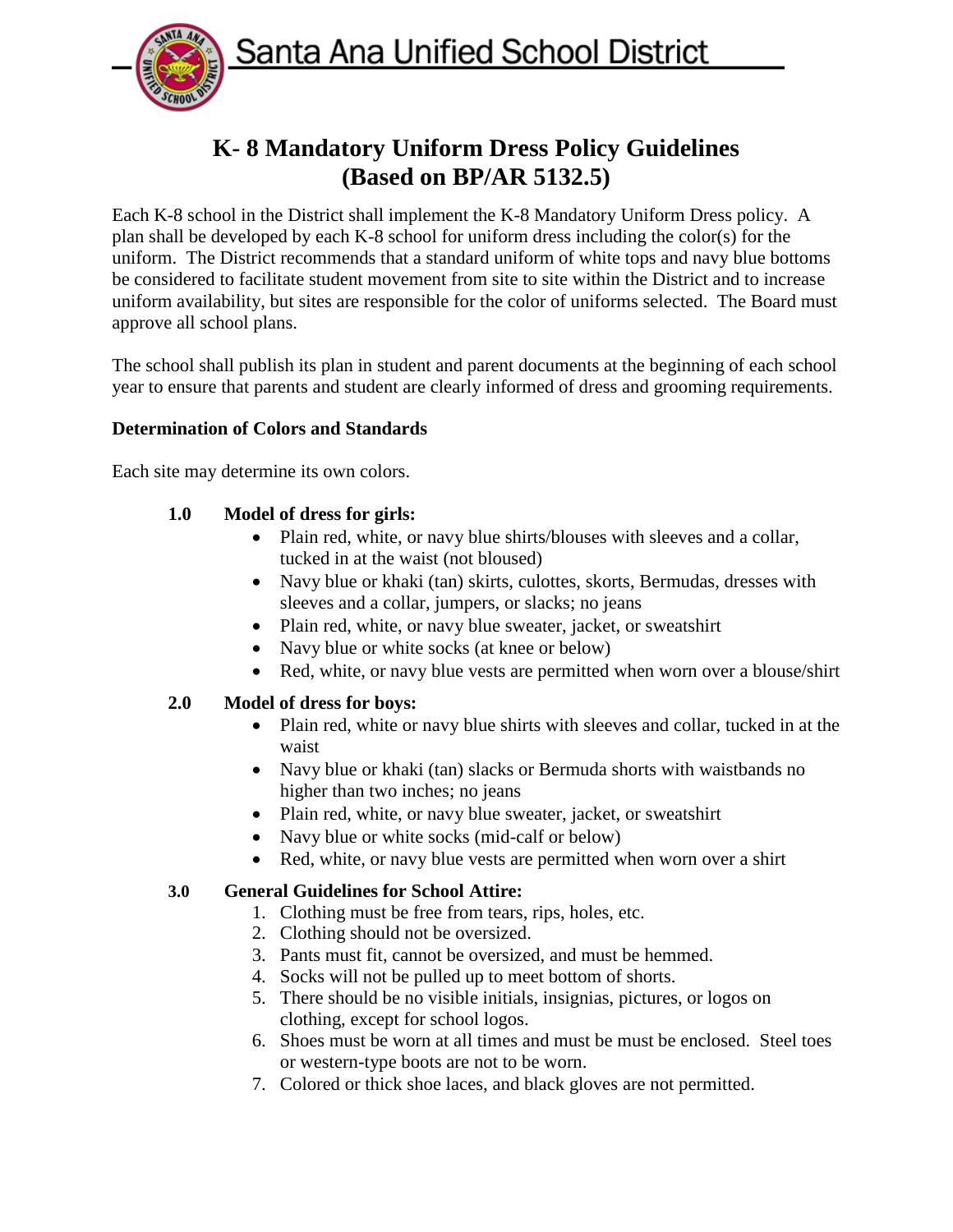- 8. Bandanas, hair nets, and beanies are not permitted. Only those students, with the approval from the principal because of medical/religious purposes, may have an exception. Hoodies worn over the head may be permitted outdoors during inclement weather.
- 9. Hats are not to be worn indoors. No baseball caps other than school issued ones will be permitted.
- 10. Visible jewelry is limited to small watches, rings, necklaces, and bracelets; earrings should be a small stud or a hoop no larger than a dime. Wallet chains, and/or spiked and sharp jewelry are not allowed.
- 11. Gang slogans and graffiti will not be allowed on backpacks or purses.
- 12. No shirts with gang, drug, graffiti or sexual connotations including OC or SA in old English lettering.
- 13. Jerseys or shirts with team logos are not allowed.
- 14. No belt buckles with logos or initials (including anything related to weapons, drugs, or of a sexual nature) are allowed.
- 15. Hair shall be clean and neatly groomed. Hair may not be sprayed by any coloring that would drip when wet.

An occasional "spirit day" may be declared by the site, at which time students may choose to wear school logo shirts, spirit shirts, or special activity shirts.

- **4.0** Parents who choose not to have their students wear uniforms may be exempt from this policy by:
	- a) requesting an exemption form in the local school office;
	- b) completing the application; and
	- c) submitting it to the designated administrator at the student's school.

Any student who applies for exemption from the Mandatory Uniform Policy must comply with the previously established District Dress Code (AR 5132).

#### **Discipline Provisions:**

- **5.0** No student shall be suspended from class or from school, be expelled from school, or received a lowered grade as a result of not complying with Board policy. (AR 5132.5 (b))
- **6.0** No student shall be considered non-compliant with this policy in the following instances (AR 5132.5 (c)):
	- When non-compliance derives from a financial hardship
	- When a student wears a button, armband, or other accouterment to exercise his/her right to freedom of expression as provided by Education Code 48907, unless the bottom, armband, or other accouterment signifies or is related to gangs, gang membership, or gang activity as provided by Education Code 35183
	- When a student wears the uniform of nationally recognized youth organization, such as Boy Scouts or Girl Scouts, on regular meeting days
	- When a student wears a school-adopted logo shirt on designated days